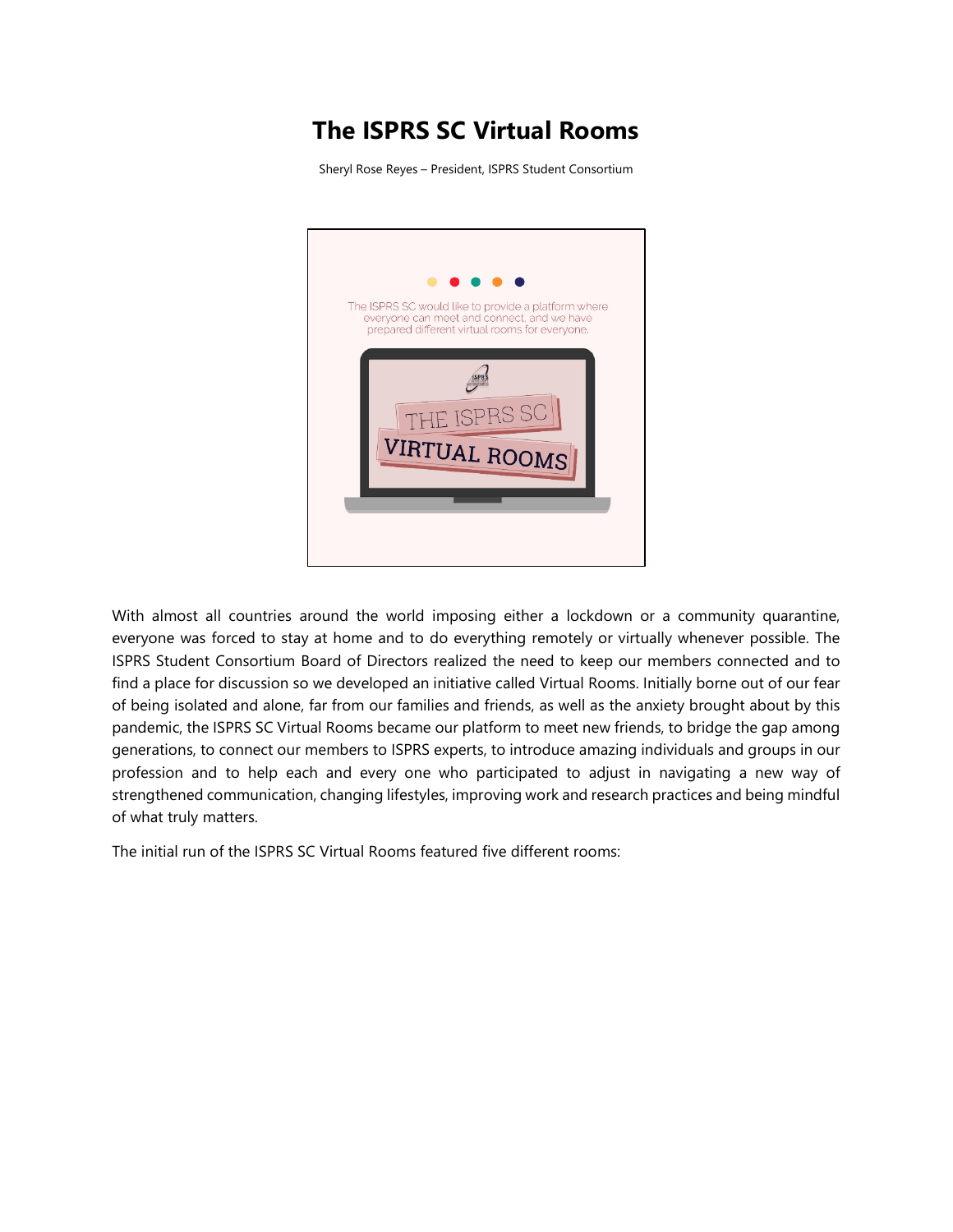# 1 The Wisdom of the

Come and ask for the wisdom of the **ISPRS White Elephant Club** featuring some of the legends in remote sensing, photogrammetry and spatial information science.

> Maybe you are also in doubt about your be you are also in doubt about your<br>research – Is it going to live or am I<br>reaching a dead end?

This is our virtual "brown bag session,"<br>so join us if you would like to get<br>insights and feedback on your<br>current work in progress.

In Memory of Schrodinger's Cat



You are not alone having<br>this writer's block. Let's<br>draw comfort, inspiration, encouragement & tech-<br>niques from each other's<br>writing experiences.

**SPRS** 

#### **The Wisdom from the White Elephants**

One of our virtual rooms features some of the legends in remote sensing, photogrammetry and spatial information science. We have so many questions that we may or may not want to be addressed – some of them need immediate answers and solutions, some questions we may feel that it might be too trivial and embarrassing to ask. But, fear not! No question is too simple or complex to these experts. Come and ask for the wisdom of the ISPRS White Elephant Club!

#### **In Memory of Schrodinger's Cat**

Remember the famous cat? The only way to know if the cat is still alive or not, is to open the box. Maybe you are also in doubt about your research – Is it going to live or am I reaching a dead end? The only way to find out is to discuss it with fellow students and young professionals. This is our virtual "brown bag session," so join us if you would like to get insights and feedback on your current work in progress.

#### **Writer's Block**

Stuck on the chapter 2, paragraph 1, sentence1 of your report/manuscript? We hear you! You are not alone having this writer's block. Let's draw comfort, inspiration, encouragement and techniques from each other's writing experiences.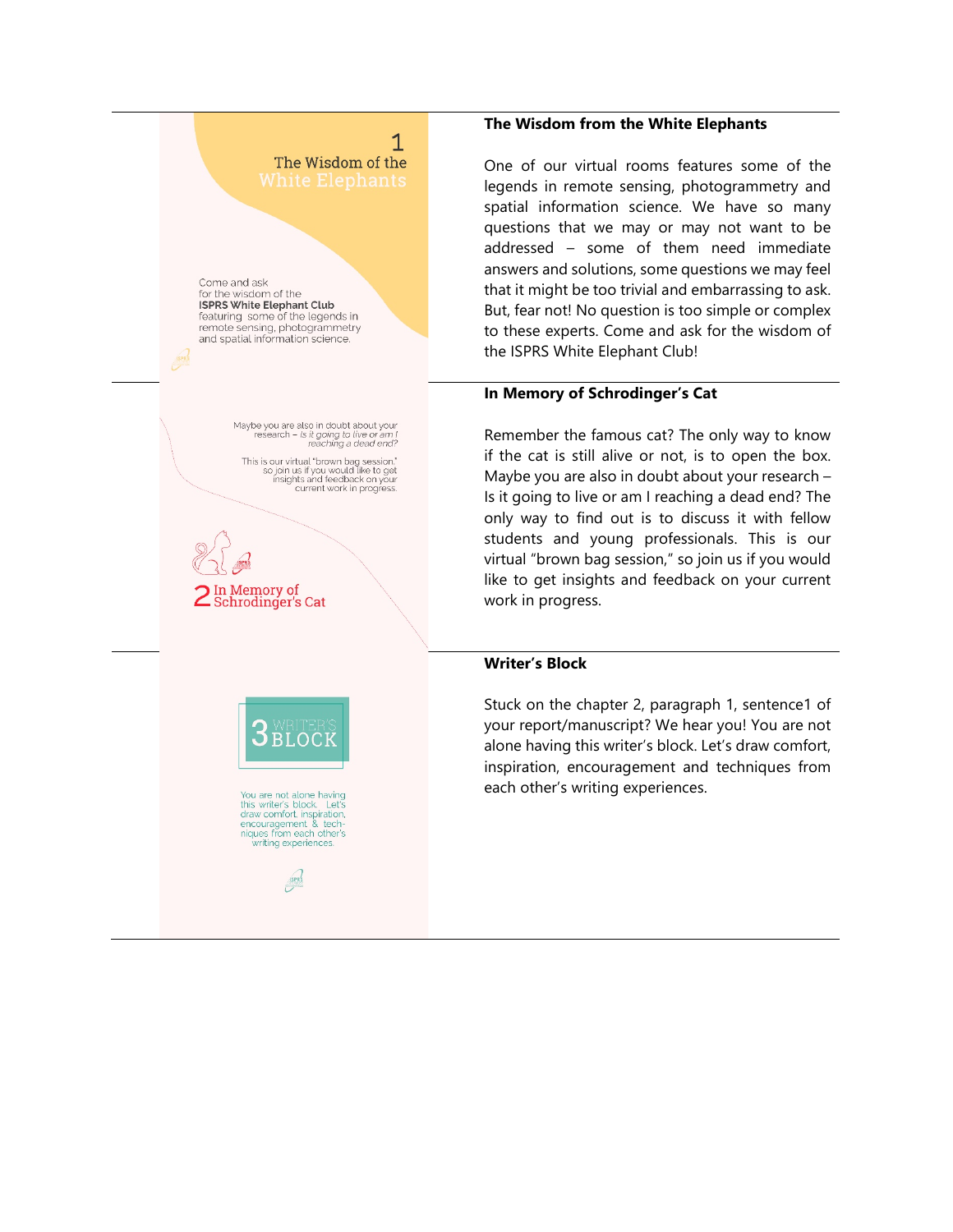

### **Bring your own Sunshine!**

"Wherever you go (inside the house lol), whatever the (global) situation is, always bring your own sunshine." Although we can't go outside to get our daily dose of Vitamin D from the sun, we can avoid being a zombie by bringing our own sunshine! Lighten the mood and bring some warmth into the conversation. Talk about anything under the sun, because we are all in this together.

## **The ISPRS SC Super Friends**

We love meeting people and new friends! In this room, we invite friends of the ISPRS SC who can share tips and tricks, great wisdom, inspiration and encouragement to our community. Some heroes wear capes, but some of them have superpowers and amazing knowledge in remote sensing, photogrammetry and spatial information science as well brilliant leadership skills and incredible passion for advocacy. We also have wonderful friends to provide support and advice to help you get through this challenging time.

Three of the Virtual Rooms were open rooms, which include In Memory of Schrodinger's Cat, Writer's Block and Bring Your Own Sunshine! – moderated by the Board of Directors and some of our good friends as guest moderators. The open rooms provided a more relaxed atmosphere to our members, where we can freely exchange ideas, ask and give advice and to simply enjoy having a good conversation with fellow students and young researchers from different countries.



Figure 1. Dr. Orhan Altan presenting a very interesting topic for the Wisdom of the White Elephants*.*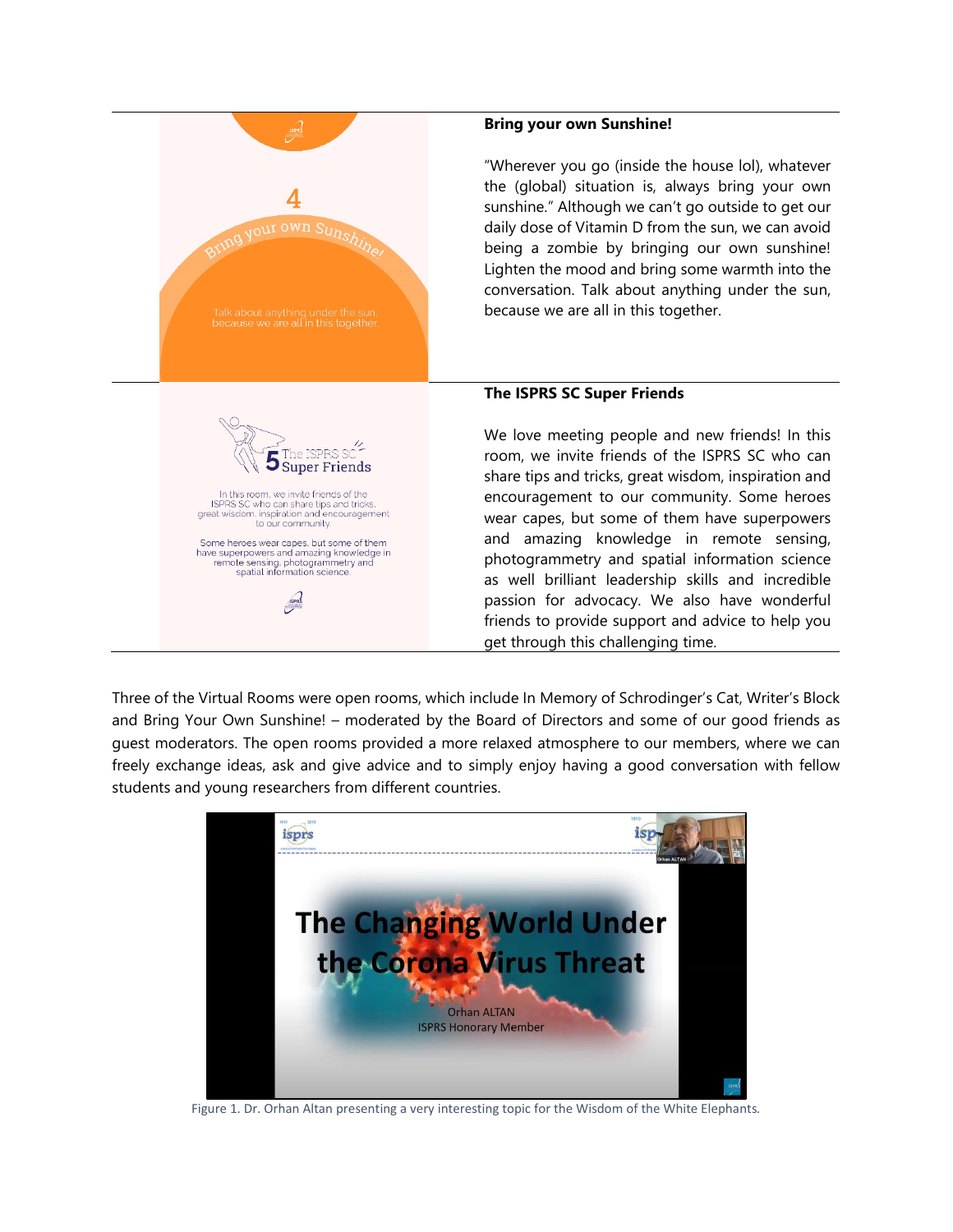The other two Virtual Rooms featured very special guests, the Wisdom of the White Elephants and the ISPRS SC Super Friends. The Wisdom of the White Elephants featured the legends of remote sensing, photogrammetry and spatial information science, from the adhoc committee of ISPRS called The White Elephant Club. Led by Dr. Armin Gruen, this Virtual Room provided great presentations on doing research, writing good journal papers and thesis and more importantly, lessons brought about by this pandemic and taken from the lifelong experiences of the White Elephant Club members. Our members had the amazing opportunity of meeting and exchanging ideas with Dr. Shunji Murai, Dr. Gottfried Konecny, Dr. Orhan Altan (Figure 1), Dr. Ian Dowman and Dr. John Trinder. We also interacted with Dr. Wolfgang Kainz and Dr. Marguerite Madden during a special meet and greet, question and answer session. This Virtual Room was a great example of knowledge transfer across generations in the Society and the Consortium. Many of our members were greatly inspired and encouraged, not to mention greatly humbled, in meeting many of the people who supported and contributed to the development and advancement of our profession. Our very special guest, Dr. Charles Toth, together with Dr. Konecny, presented the past and the present of ISPRS, taking us back as about a hundred years in history and bringing it home to the present Society.



Figure 2. A panel discussion with the young researchers of the STAMINA4Space program in the Philippines in the ISPRS SC Super Friends.

One of the greatest experiences that the Board of Directors wanted to share with the Consortium members was the friendships built in organizing various activities for the youth and building our professional networks. We learned more about the amazing work that the Group on Earth Observations (GEO) was doing around the world with Steven Ramage, Laura Mugeha and Diana Mastracci. Caroline Bowe from Dublin City University provided us with valuable insights on managing our personal challenges in this pandemic and how to find our strength to keep moving forward. We also learned about the development of space technology in two different countries. Dr. Rustam Rustamov gave us an overview of the current status of cooperation and integration in Azerbaijan. We had a very interesting and meaningful discussion with the young researchers from STAMINA4 Space in the Philippines about the development of small satellites (Figure 2).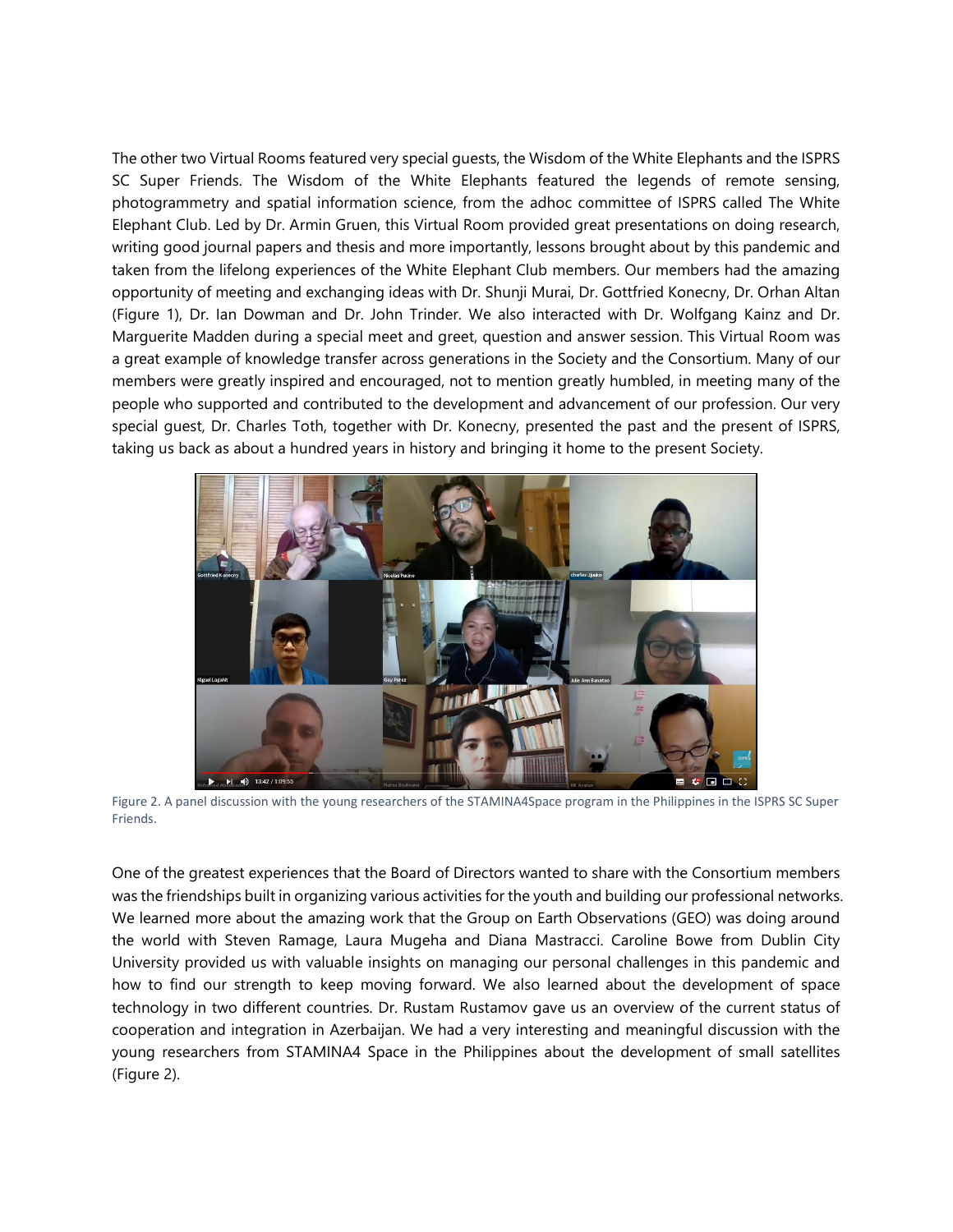

Figure 3. Dr. Lorraine Tighe from Esri presenting the different resources and capabilities of ArcGIS.

Dr. Joseph Kerski and Dr. Lorraine Tighe of Esri (Figure 3) introduced us to the power of geospatial data and to a wealth of GIS resources and networks. They also shared with us lessons learned from their professional experiences, how they see the future of working with geospatial data and the need for more experts in the fields of remote sensing and GIS in the coming years. Our friends from UNOSAT also shared their recent experiences with Typhoon Harold and how they made use of satellite imagery and other data to provide a rapid assessment to aid the local government. Khaled Mashfiq and Jakrapong Tawala also challenged us to think beyond data and the realize the real impacts of the research that we do using remote sensing and geospatial information.



Figure 4. Julia Wagemann from Women in Geospatial + presenting a very important topic on women and other underrepresented groups in the geospatial community.